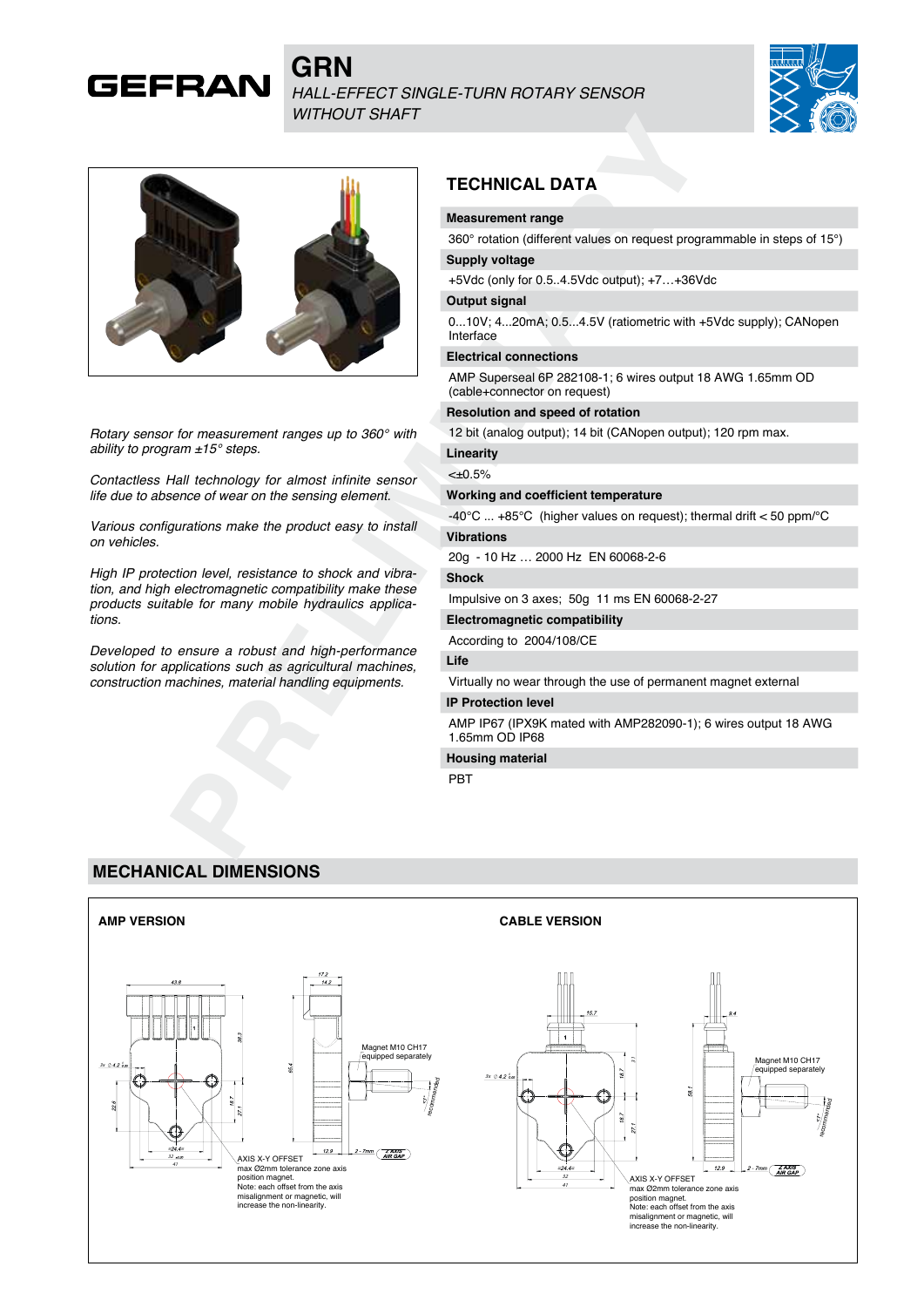# **ELECTRICAL CONNECTIONS**



# **MAGNET OPTIONS (ACCESORIES)**

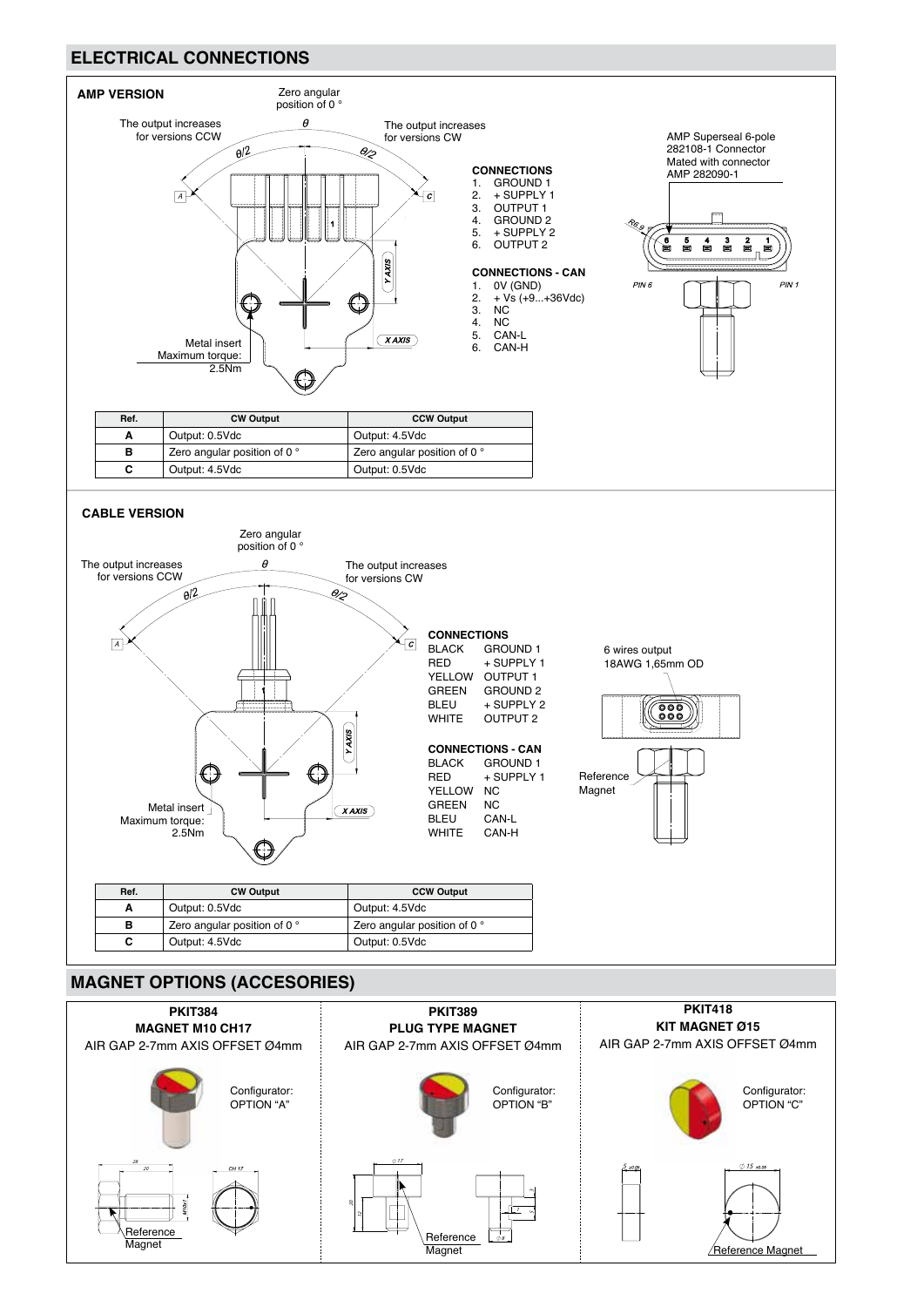## **FUNCTIONS: SENSOR OUTPUT GRAPH**



#### **LOAD CONDITIONS**

+0.5Vdc...+4.5 Vdc output with power +7...+36Vdc and +0..10Vdc output with power >15 +Vdc: it is recommended a load resistance  $>$  100 KΩ:

+0.5Vdc…+4.5 Vdc output with power +5 Vdc: it is recommended a load resistance > 10 KΩ

+4...20 mA output with power < +15 Vdc: the maximum load resistance is admissible 200 $\Omega$ 

+4...20 mA output with power >15 +Vdc: the maximum load resistance is admissible 500Ω